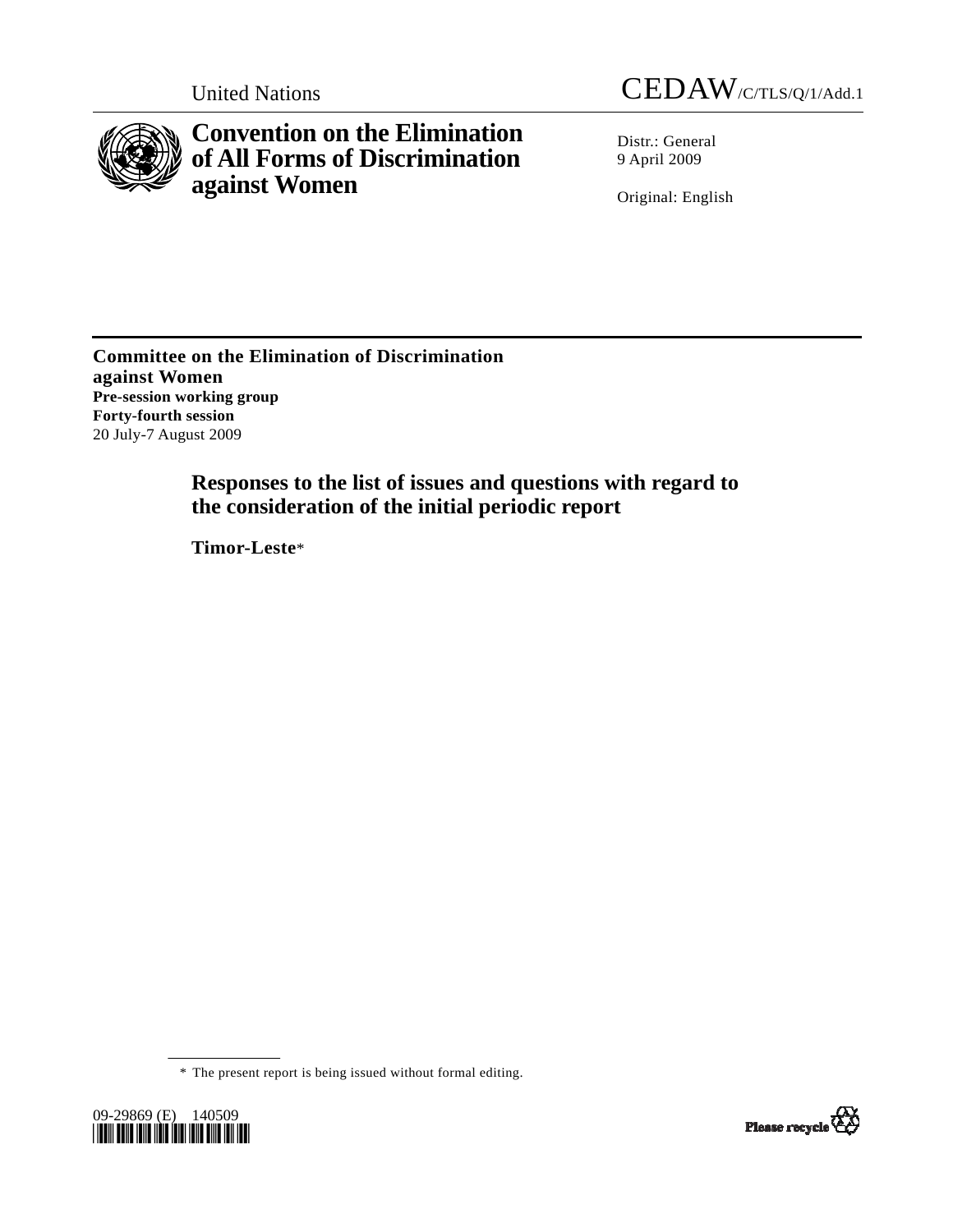*1. In the common core document (HRI/CORE/TLS/2007), the State party acknowledges the difficulties encountered with respect to the collection of data due to the lack of statistical and policy*  information. Please provide updated information on the status of data collection in the country in *general, and explain to what extent such data collection takes place on a sex-disaggregated basis, including in rural and minority populations. Please provide information on the progress made with respect to data collection with regard to the various provisions of the Convention. Please also indicate whether the State party is considering seeking technical assistance to that effect.* 

Generally it is quite difficult to collect data. In the rural areas in particular, sometimes it is quite difficult to interview women, because when they answer they simply say to wait for their husbands.

Disaggregated data started in 2003 but there have also been difficulties in this. There needs to be 'socialisation' or information given to women and men about gender equality because Timor Leste's culture is strongly patriarchal. Technical support, likely from international organisations, will be very important if socialisation is to happen.

*2. The report indicates that according to the terms of article 9 of the Constitution, all international conventions, treaties and agreements to which Timor-Leste is a party are part of the domestic law of the State and that the incorporation of human rights treaties into domestic law of Timor-Leste is an important step towards the full implementation of human rights standards. Please clarify whether discrimination against women in accordance with article 1 of the Convention is prohibited in national legislation and indicate what legal remedies are available. Also indicate whether, and to what extent, the provisions of the Convention have been directly invoked in court cases.* 

The Constitution of the Democratic Republic of Timor-Leste (RDTL) Section 16 (2) and Section 17 states that there should be no discrimination against men or women. A translation of these sections (from Tetun) follows:

Section 16 (2): 'Do not discriminate against people on basis of skin, race, civil status, sex, ethnic origin, language, social or economic position, political views or ideology, religion, education, or physical or mental condition or disability.'

Section 17: 'Women and men have the same rights and obligations in raising families, and in the cultural, societal, economic and political arenas.'

Therefore, any type of national legislation that the Government of Timor-Leste produces is prohibited from including any items that discriminate against women; and, any person who feels they have been discriminated against on basis of sex may put a case to the formal justice system. At this time the Government of Timor Leste does not know of any cases where the provisions of the Convention have been directly invoked in court cases.

Additionally, in the Penal Code, some articles already regulate for prohibition of discrimination, and most of the political leaders in Timor-Leste are discussing having one specific law for discrimination. Government ministers are in consultation with the population on this matter.

To date, there have been no cases where CEDAW has been invoked in the court system, and there is currently no training on CEDAW for judges. However, SEPI would like to work together with international agencies and other institutions to provide this training in the future.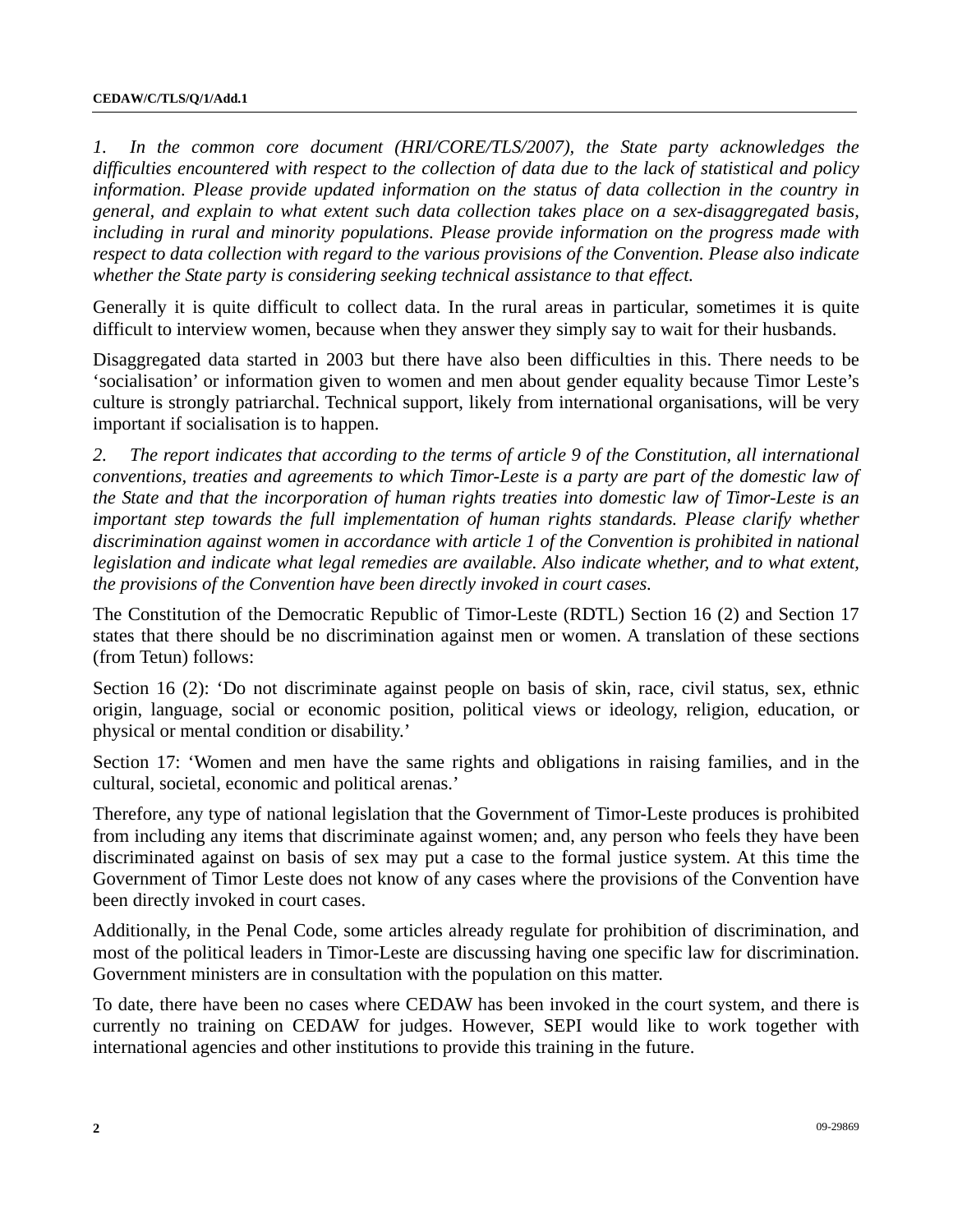*3. According to the report, although the Constitution ensures equality of women before the law and equal protection of women, in reality access by women to justice is limited by several factors, such as their insufficient knowledge of their rights, and lengthy legal processes. In addition, women are often subjected to stigma and social pressure so that disputes are dealt with within the family. Please provide information on the measures taken by the State party to increase legal literacy among women and to raise the awareness of judges and lawyers about gender-based discrimination and the protection of women's human rights through adequate training.* 

Firstly, in non-formal education, the first step is to eliminate illiteracy.

In the Legal Training Center, there are subjects for legal training in human rights, including rights for women and children. Steps taken by the government have included development of literacy programs in all territories, with priority for women, especially so that they can be made aware of their rights as women, and also have access to education, in accordance with section 59 of the Constitution of RDTL. In the Constitution, it states that all people should have the right to basic education. This law can be further used to apply to legal literacy.

In the non-formal education programs, there is a basic three-month literacy program followed by a six-month functional literacy program "Iha Dalan". Iha Dalan is built around different units on topics such as education, health and human rights. In the Human Rights chapter, there is a short unit on "women's security" "seguransa kona ba feto".

Secondly, in formal education - The Ministry of Education and Culture's Gender Focal Point has included in his 2009 Work Plan to work with Parent Teacher Associations (PTA) and the teacher training program to develop a human rights program for teachers including women's rights. He will discuss with women's non-government organizations how to train the teachers. The Ministry of Education and Culture hopes to collaborate with the teachers in 2009 or 2010.

*4. Please indicate which measures the State party has taken to address, including through legislation, the modification of customs and practices, such as early or arranged marriages and dowry, which result in discrimination against women, or perpetuate such discrimination.* 

This is shown by the Constitution of RDTL and also the Civil Code Project. The Law gives liberty to man and women to be married at the age of 17 — married without any obligation, which is freedom for a woman to choose a man for her husband, and a man to choose a woman for his wife. For age 16, men and women are allowed to get married if it is authorized by their parents and is registered in the registration office; not permitted for married at the age of 15; The law does not recognize dowry, even though the practice still exists to date, and if any consequences occur from the dowry, the law does not deal with these.

## **National machinery for the advancement of women**

*5. Paragraph 171 of the common core document indicates that the State party has demonstrated its commitment to realizing equality between women and men by establishing the Office of the Adviser to the Prime Minister on the Promotion of Equality, in September 2001. The common core document also indicates that the office does not have its organic law, although its strategic planning activities for 2005 identified the need to draft that law as a priority. Please provide updated information in this regard.*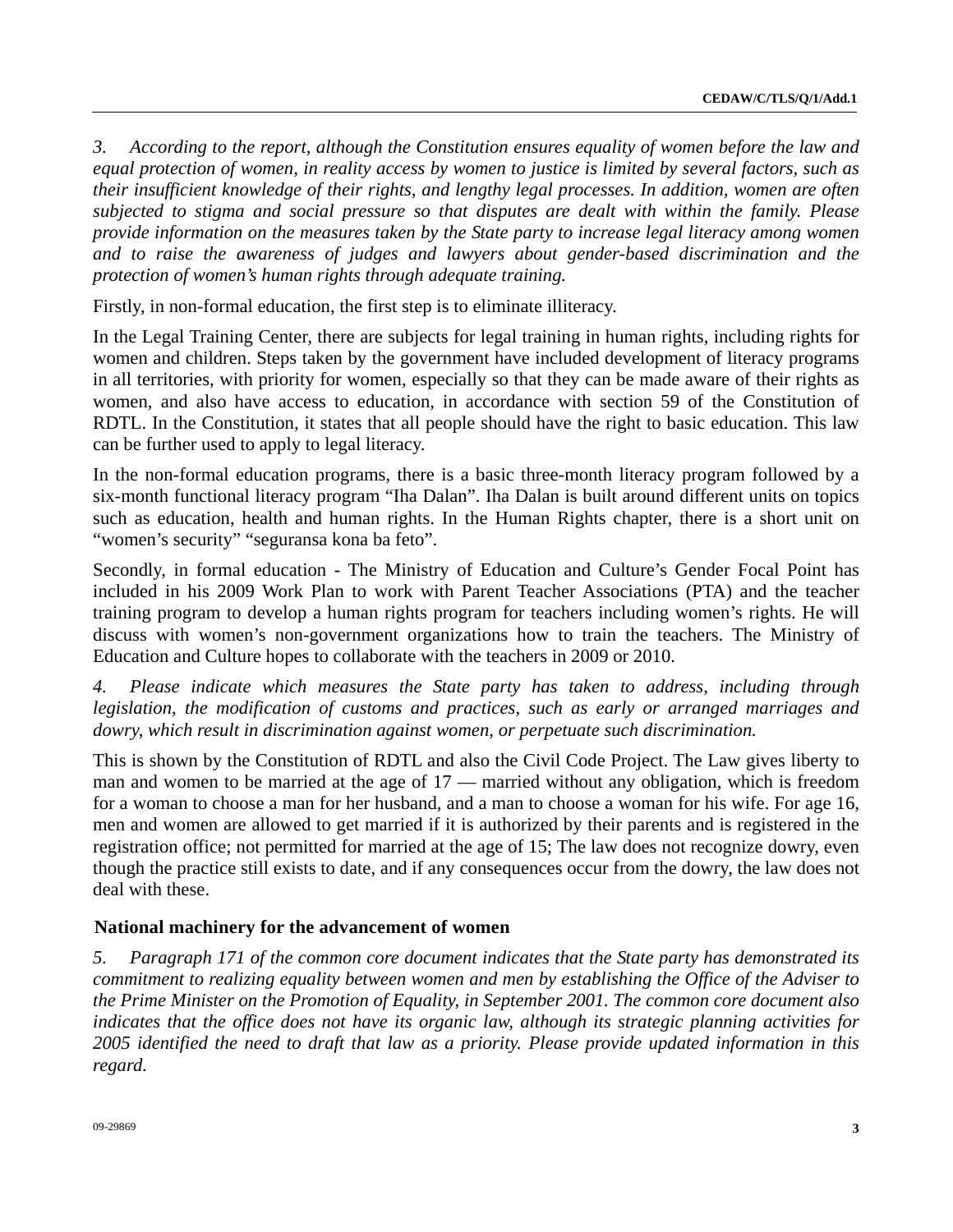In 2007, the IV Constitutional Government decided to promote greater awareness and a full investment in promotion and equality, through the establishment of the Secretary of State for the Promotion of Equality (SEPI). This is also a response to a proposal from the 2nd National Women Congress in July 2004. The Secretary of State for the Promotion of Equality is situated under the Cabinet of the Prime Minister. SEPI is responsible for gender mainstreaming throughout government programs, legislation and departments, and implementation of gender equality in public politics and legislation.

In 2008, the Council of Ministers approved the **Organic Law of SEPI, No.16/2008,** which established SEPI's mandate more widely, when we compare with SEPI's predecessor, the Gabinete Promosaun Igualidade, or the Cabinet for the Promotion of Equality (GAPI). In 2006 GAPI produced the Strategic Plan for five years, from 2006 – 2011, with the participation of the Government of Timor-Leste and its partner Civil Society Organizations. Compared to this plan and based on the experience the previous four years of GAPI activities, SEPI has improved. SEPI has identified five priority sectors to promote the participation of and equality between men and women in economic, social, and political development and culture. Priority areas are as follows:

- I. Implement and promote integrated Gender Strategy in Government, in all Ministries.
- II. Provide political influence, programs and legislation that is essential for gender.

III. Establish coordination mechanism and working group within the Ministry and, civil society, to facilitate dialogue and consultation, with the aim of better politics, programs and projects that are more effective and efficient.

IV. Develop and implement strategy of communication to improve the understanding of gender issues within all society.

V. Develop capacity of SEPI Human Resources and future SEPI institutional development.

As per SEPI's responsibilities, SEPI took part in the Council of Ministers Meeting. In the meeting, SEPI provided pressure on the policies, programs and projects, on a gender perspective. This is in addition to work based on the Strategic Plan, which is establishing two units in SEPI: 1) the Unit of Politics and Development, which is responsible for political development, planning, monitoring and evaluation, and training for coordination and consultancy; 2) the Unit of Administration and Finance, which is responsible for administration, logistics and finance.

On March 19, 2008, the Council of Ministers approved the **Resolution to re-establish and reinforce to draw attention to gender focal points,** at the level of Ministries and Districts, with the objective of establishing a mechanism for uniformities on gender issues in strategic, political and public legislation, and based on a solid analysis of women's experiences in social dimensions, economics, politics, families, culture in all Timorese society.

### **Temporary special measures**

*6. Paragraph 419 of the common core document states that at the time of submission of the report few temporary laws or measures had been drafted or adopted specifically for the purpose of accelerating equality between women and men. Please provide information on the content of the*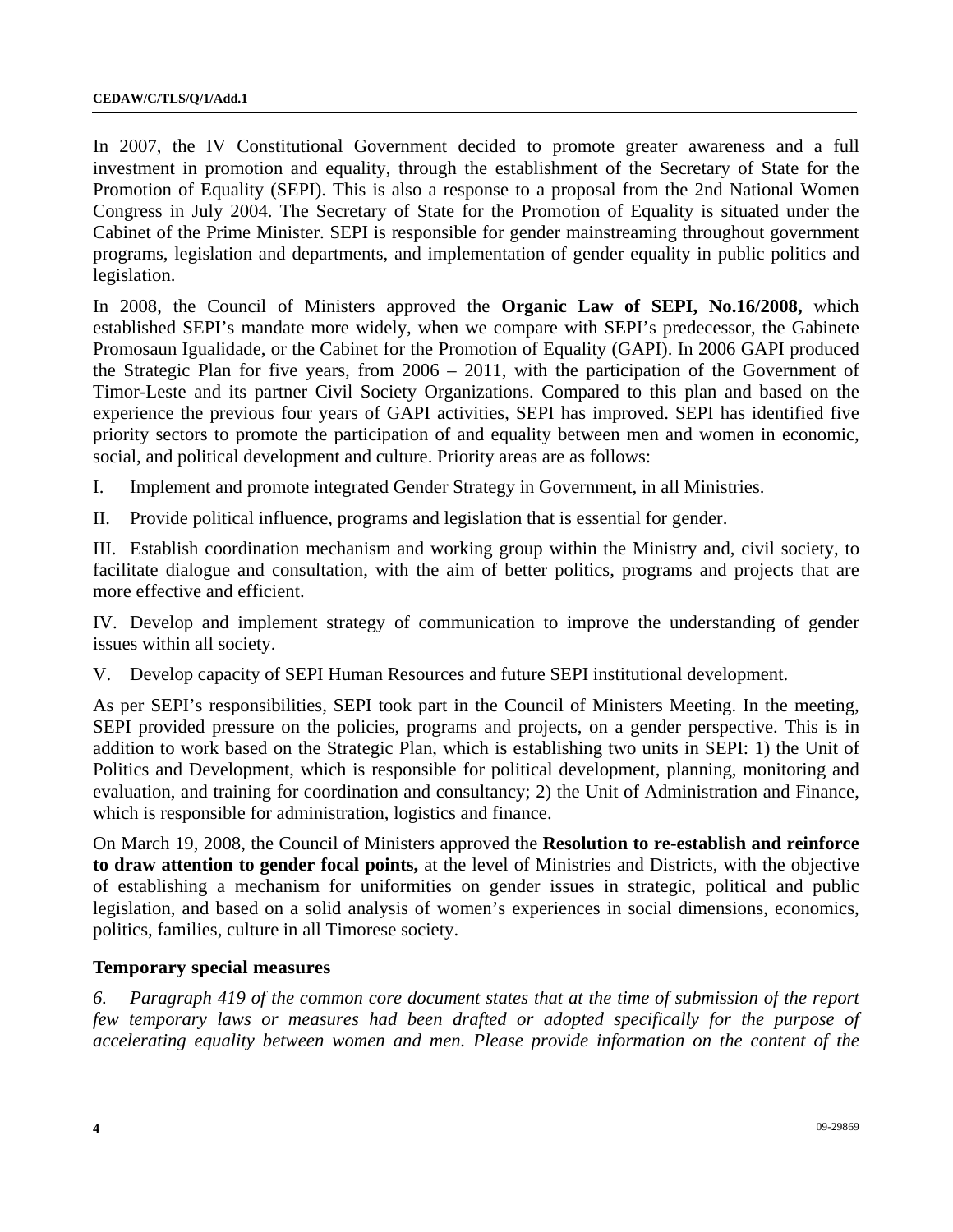*temporary laws and measures to which the State party is referring and indicate the time frame for the adoption of the laws that had not yet entered into force at the time of submission of the report.* 

The Election Law of 2007 states that women must hold 30% of positions in political parties.

At the local government or 'suco' (chiefs) level, 3 of 6 positions must be reserved for women, in addition to this, there is another municipal law, which is still at the public consultation stage, in which it is proposed that in elections between one and three positions should be reserved for women (depending on the final number).

At the Minister / Secretary of State level in government, Ministers and Secretaries are encouraged to give a portion of their salary for scholarships for students for overseas study, including women students. For example, the Minister of Justice has supported 8 students, 3 of which were women, in this manner, this past year.

*7. The State party's report indicates that in practice women do not have the same access as men to education, political and public life, employment, decision-making and justice. What concrete measures, including temporary special measures in accordance with article 4, paragraph 1, of the Convention and general recommendation No. 25, has the State party taken to achieve the full development of women, in particular in the above-mentioned areas?* 

The Secretary of State for Professional Training and Labor established a gender unit in 2004 that is now called the Gender Cabinet, which reports directly to the Secretary of State. It was the task of the gender cabinet to raise awareness of equal treatment for the issue of gender in all programs within the State Secretariat. Through encouraging women to apply for jobs advertised at the Labor Center and providing them with professional orientation, they encouraged women to participate in professional training which more men usually apply for. The participation of women in the project Liman Badaen was, for women, 50% and was specially developed for women in rural area for technical training and employment training.

There is currently no data on how many women have access and do not have access to justice. Civic education is the best way to start to improve the situation with regard to equal rights between men and women. The agency of the public defender provides legal assistance for free; the University Faculty of Law has opened the Law Clinic to facilitate the access of more women to justice and also to access the free advocacy from the Public Defender. The Ministry of State Administration and Territory Reform has stated explicitly that in election of Suco Council members there must be three posts reserved for women. However, these posts are not Decision Making posts, and compared with 2002, there are no women at the District Administrator and Sub District Administrator levels. The election law for Municipal election or Local Government states that in the List of Candidates Name, from no.3, should be women.

To support other Ministries to achieve equality between men and women SEPI works together with Ministry of Education and Culture running a program improved quality of all children through education area; this equality program was featured throughout the local and national media.

Additionally, the Ministry of Economy and Development introduced temporary special measures for women in its microcredit funding by giving priority to women's groups.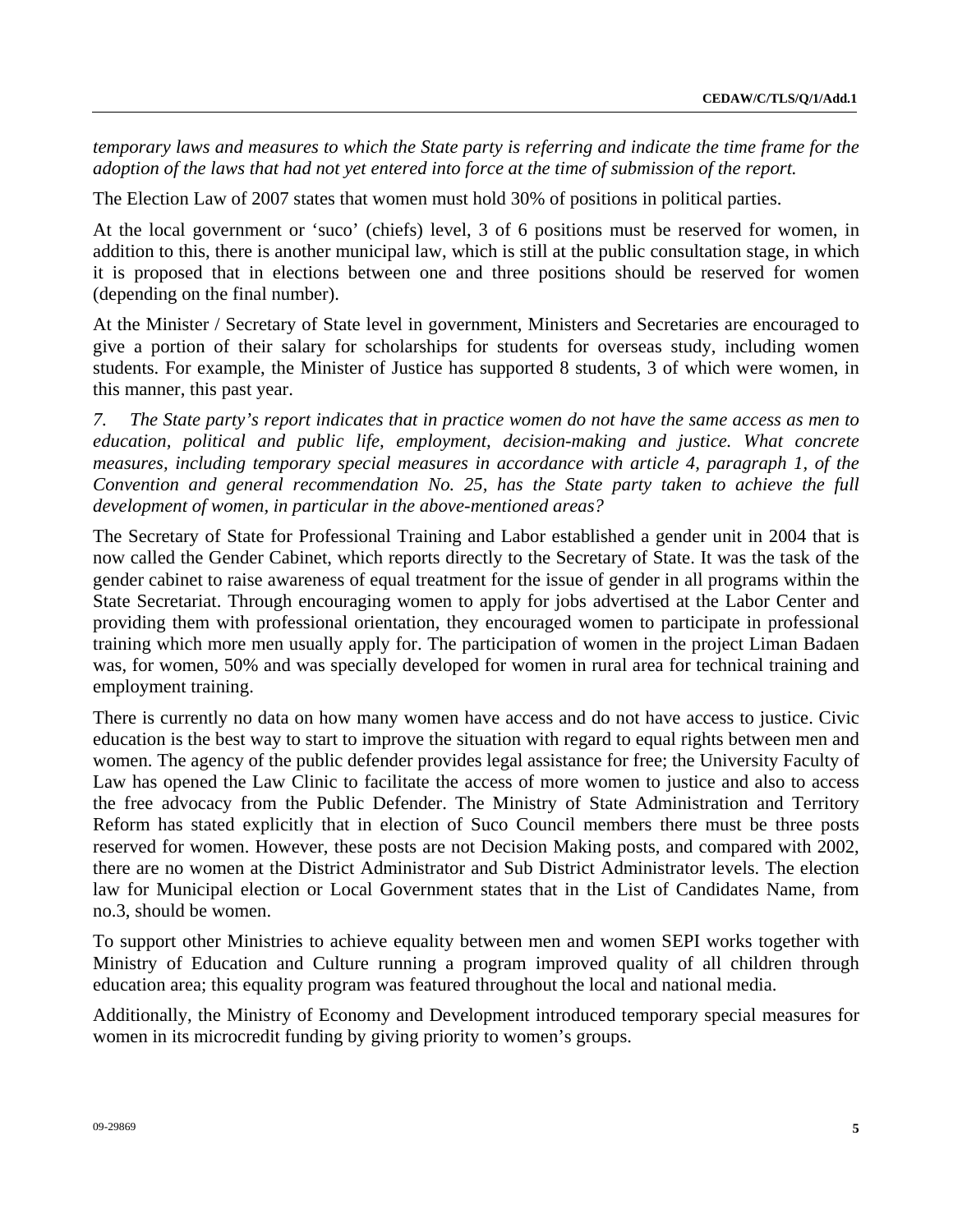Additionally, the Ministry of Education and Culture realizes that there is a need for Temporary Special Measures for girls and women's education. The gender focal point who is also the Director of Planning and responsible for the Strategic Plan, will identify the most urgent priorities and also develop gender indicators for each directorate. Short term issues will be added into the 2010 Annual Action Plan and an adequate budget will be made. Long-term issues will also be identified for the next 5 years and included in the Strategic Plan.

Please also refer to question 6 regarding temporary special measures.

### **Stereotypes, cultural practices**

*8. The State party's report indicates that through its national development plan, the Government is committed to developing and improving the quality of text books, other material and learning processes, stressing the importance of eliminating gender stereotypes and adopting a relevant curriculum. Please indicate whether time-bound measures have been put in place to address the situation.* 

The Ministry of Education and Culture can state that at the primary level, human rights are incorporated in environmental studies. The programme started in 2002. At the pre-secondary and secondary level, the Curriculum Division is still working on the topic of civic education. The Gender Focal Point has not yet been provided with a draft, but has requested to assess the draft and work in consultation with the curriculum developers/ division to ensure gender concerns are taken into account.

*9. According to the report, there is a dominant patriarchal system in Timor-Leste, which assigns different and unequal roles and responsibilities to men and women. Please provide updated information with respect to measures taken by the Office of the Adviser to the Prime Minister on the Promotion of Equality to eliminate sex roles and stereotyping and achieve gender equality. Please also provide information on the impact of such measures.* 

The State Secretariat for the Promotion of Equality is undertaking a number of measures to eliminate sex roles and stereotyping and achieve gender equality:

– running the program 'Leadership Transformation', the objective being to increase women's participation in politics

– working together with UNFPA and UNIFEM to give education on gender sensitivity on genderbased violence

– preparing the draft of the proposed Domestic Violence law

– maintaining a network of Gender Focal Points in all Government Ministries, to promote gender mainstreaming and a gender perspective throughout the government. There are 13 at the district level, 2 of which are men; and 14 in the Ministries, 3 of which are men.

### **Violence against women**

*10. The State party's report indicates that a draft law on domestic violence has been submitted to the Council of Ministers. Please provide information on the status of the draft law and whether it*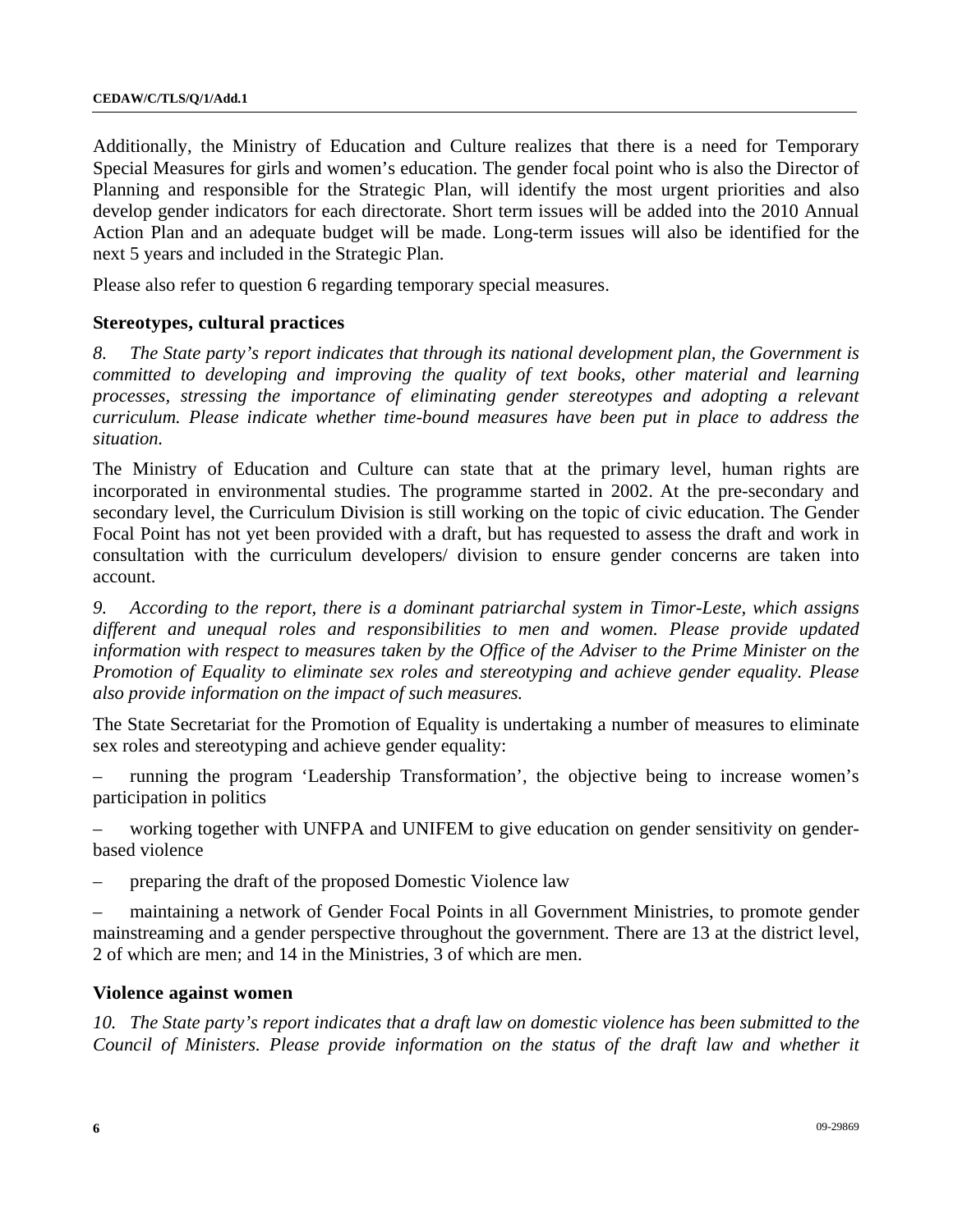addresses all forms of violence against women, taking into account general recommendation No. 19. *Please also indicate the time frame for the enactment of the draft law.* 

The proposal for the Domestic Violence Law is in the revision phase (by the State Secretariat for the Promotion of Equality). Also, the Domestic Violence Law is delayed, being held in Parliament, until approval of the previous proposal of the Penal Code (harmonization of the Domestic Violence Law and Penal Code Law) is granted. Additionally, the State Secretariat for the Promotion of Equality, together with a legal team working on the revision according to the Penal Code, and based on the State Secretariat for the Promotion of Equality's plan will submit the Domestic Violence Law to the Council of Ministers within this month (March 2009). Thus, the State Secretariat for the Promotion of Equality has a target of 'socialising' the Domestic Violence Law in communities before approval by the National Parliament in Timor in July 2009. Therefore, currently the State Secretariat for the Promotion of Equality is lobbying Parliament to approve the Domestic Violence Law as soon as possible.

The draft Domestic Violence Law covers all forms of violence against women. For example, the definition of domestic violence in Article 3 (Concepts of Domestic Violence) is very broad:

'The concept of domestic violence, in the present law, encompasses any conduct, regardless of the means, whether by action or omission, committed within the family situation as referred to in the following Article, by one against another or other of its members, that provokes directly or indirectly, offence or physical, mental or sexual suffering and having the consequences of, namely, intimidating, punishing, humiliating or keeping the victim in the stereotyped role associated with gender or age or to deny their human dignity, sexual autonomy, economic independence, physical, mental and moral integrity or to affect their personal safety, selfrespect or personality, or to diminish their physical or intellectual capacity.'

*11. Please indicate what measures the State party has taken to encourage women victims of domestic violence to seek justice through the formal legal system rather than through traditional conflict resolution. Please also provide information about shelters and services available for women victims of violence and whether internally displaced women victims of violence have access to those services.* 

The State has determined that domestic violence is a public crime (in the earlier Penal Code proposal); therefore it is mandatory to process it through the formal justice system/court.

(The definition of domestic violence, Article 3, Section 1, in the proposed Domestic Violence Law reads: 'The concept of domestic violence, in the present law, encompasses any conduct, regardless of the means, whether by action or omission, committed within the family situation, as referred to in the folloiwng Article, by one against another or other of its members, that provokes directly or indirectly, offence or physical, mental or sexual suffering and having the consequences of, namely, intimidating, punishing, humiliating or keeping the victim in the stereotyped role associated with gender or age or to deny their human dignity, sexual autonomy, economic independence, physical, mental and moral integrity or to affect their personal safety, self-respect or personality, or to diminish their physical or intellectual capacity.')

The State Secretariat for the Promotion of Equality has worked with non-government organizations (NGOs) (PRADET, a civil society organisation which looks after victims of domestic violence and sexual harassment, FOKUPERS Forum Komunikasi Perempuan (same as Pradet, but, and the Justice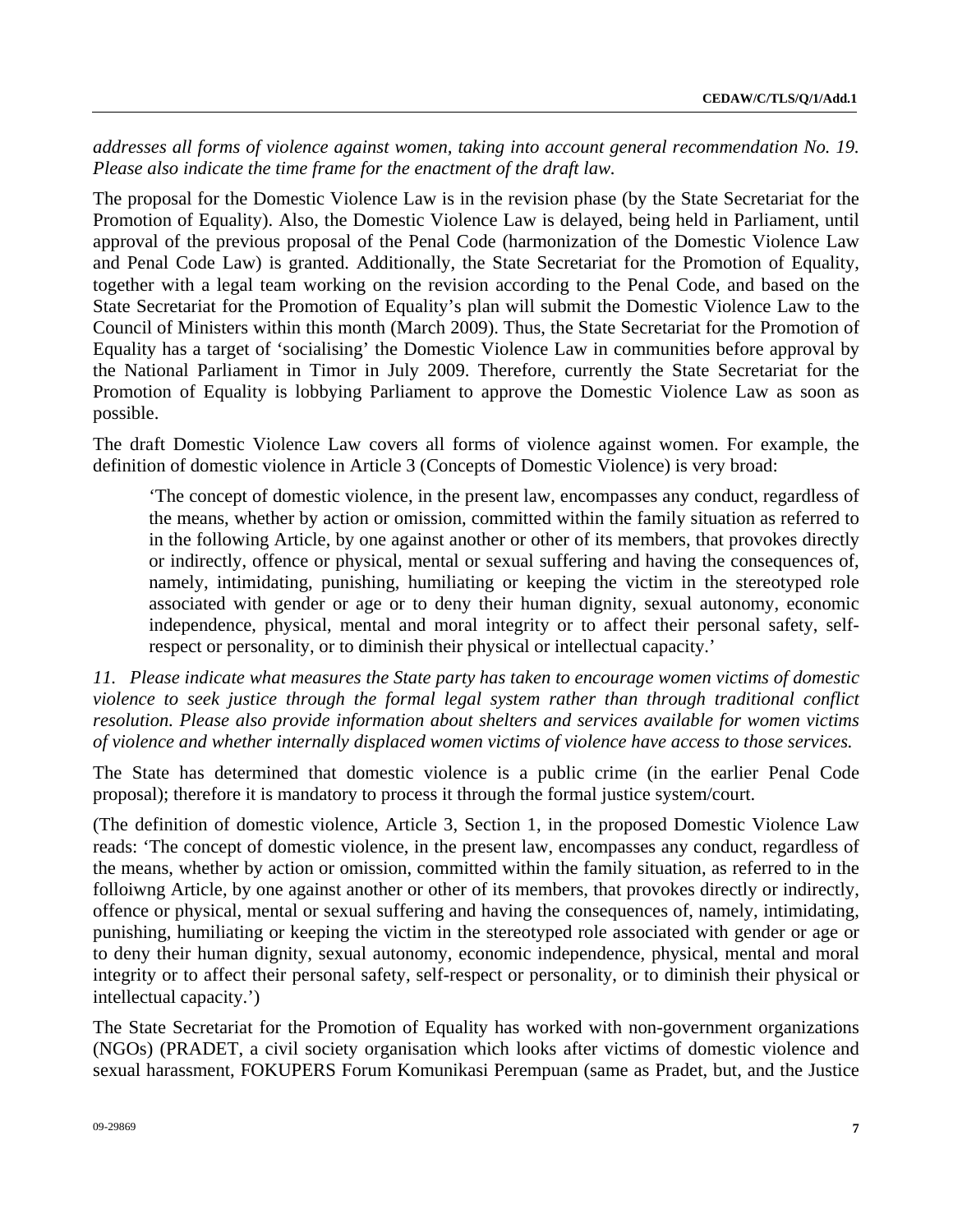System Monitoring Program, JSMP) to establish a shelter to assist the victims of domestic violence. The issues of shelter and food for victims of domestic violence are included in the law as well, as a package together with the proposed domestic violence law which is now under discussion in Parliament.

At this time, internally displaced persons do not have access to these shelters.

Based on the State Secretariat for the Promotion of Equality's program for 2007, there was a system of selected shelters which were run by national agencies and international and civil society who worked for the Domestic Violence assistance. The shelter program was coordinated by the State Secretariat for the Promotion of Equality, and has weekly meetings to monitor assistance with domestic violence cases. In Timor-Leste there are 7 shelters: the district of Baucau has 1, the district of Oecussi has 1, the district of Dili has 4 and the district of Covalima has 1.

*12. Taking into account Security Council resolution 1325 (2000), please indicate whether both women and men war veterans have benefited from equal recognition and rehabilitation, including medical care.* 

The Ministry of Social Solidarity gives the following figures for benefits to war veterans and families of war veterans:

Special pension for the Reform – 242 beneficiaries

Special pension for the Elderly  $-255$  beneficiaries

Special pension for those Incapacitated in Work – 119 beneficiaries

Special pension for Valour and Distinction – 7 beneficiaries

Special pension for Valour and Distinction of the Reform – 4 beneficiaries

Special pension for Survivors and their Heirs – 10,991 beneficiaries.

From the information available, it is not possible to tell whether both women and men war veterans have benefited from equal recognition and rehabilitation, including medical care.

## **Trafficking**

*13. The State party's report indicates that anti-trafficking provisions will be introduced in the draft Penal Code, which was expected to be promulgated in late 2006 or early 2007. Please inform the Committee on the status of the draft Penal Code. The report also states that there are no laws in place to protect the rights of victims of trafficking. Please indicate whether the Government has taken any steps to remedy the situation. Please also indicate whether legal remedies are available for victims of trafficking and whether provisions ensuring the protection of victims and witnesses have been adopted.* 

The Penal Code of Law has been revised and is in the consultation phase. If the process goes according to plan, it will be approved in February 2009. At the present time, there are no plans for a specific law for protection of victims of human trafficking but the criminalisation of human trafficking has been included in the proposal of this penal code. Additionally: a law regarding witness protection is currently in the National Parliament for discussion; There is a law on immigration,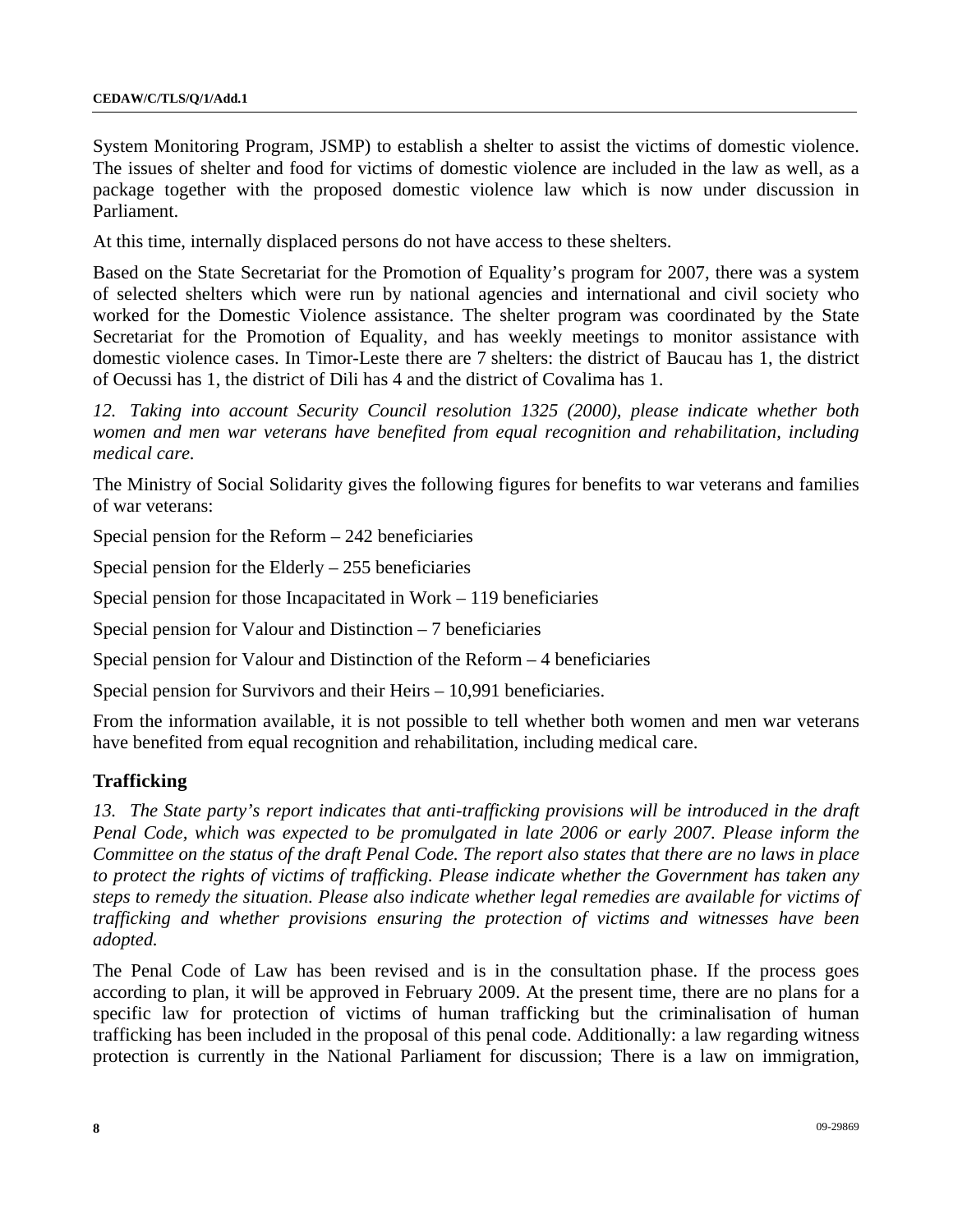no. 72/2005, which also prohibits human trafficking, and states that the government should give protection to victims. The Ministry for Social Solidarity has a specific program for victims of trafficking.

*14. According to the report, there are no laws in place to regulate the activities of marriage agencies involved in arranging marriages between Timorese and foreign nationals. Please indicate whether the State party is considering adopting such laws with a view to preventing trafficking and sexual exploitation.* 

Currently, Timor-Leste has no specific law to control arranged marriage between Timorese people and people of other nationalities. However, the Nationality Law no. 9/2002, has a regulation on marriage between Timorese nationals and foreign nationals. It states that men and women who marry a foreign national are allowed to retain status as a Timorese citizen. Additionally, the Civil Code will also address the matter of human trafficking, and the issue of human trafficking and sexual exploitation has been administered as a criminal act in the new penal code proposal. Please also refer to question 13.

*15. The report indicates that the inter-ministerial trafficking working group was being restructured at the time of the submission of the report. Please provide information on the mandate and composition of the working group, as well as on any actions taken by the working group to combat trafficking.* 

Please see attached our Terms of Reference for the Trafficking Working Group (Termos de Referensia, Grupo Servisu Trafiku).

## **Political participation and participation in public life**

*16 The common core document describes the initiatives undertaken by the Office of the Adviser to the Prime Minister on the Promotion of Equality to increase the participation of women in political and public life, including through training activities and awareness-raising programmes. Please update the Committee on the impact of such measures with respect to the participation of women in all sectors of public life, including political decision-making. What steps are being taken by the State party to ensure the full implementation of articles 7 and 8 of the Convention, including through temporary special measures in accordance with article 4, paragraph 1 of the Convention and general recommendation No. 25?* 

Participation of women in politics is good, according to the legislative election of 2007. This is shown by the percentage of women being 29% in the National Parliament (NP) and 27% in the Government of Timor-Leste.

### **Education**

*17. Please indicate what percentage of primary, secondary and university graduates is female. How do those percentages relate to the proportion of women to men in the country? The report indicates that there is a smaller investment in the education of girls and that there are more boys than girls attending higher levels of education. Please provide updated information on the policies and strategies elaborated by the Ministry of Education to promote the participation of girls in the education system, including on the campaign referred to in the report to change traditional attitudes*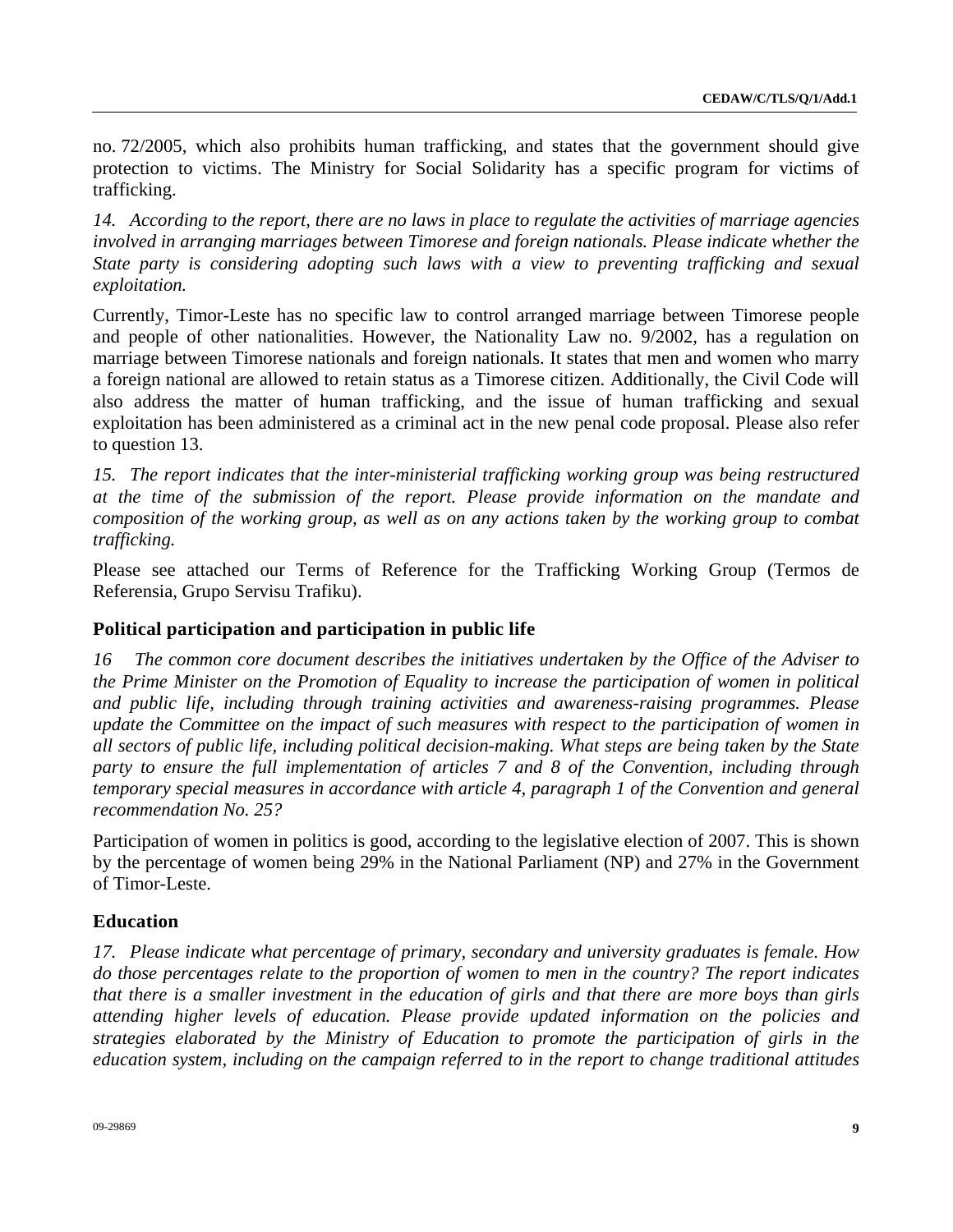*in families and communities. Please also provide information on any plan to increase the budget allocation for the education of girls and on positive efforts to increase the number of girls and women beneficiaries of scholarships.* 

In relation to the percentage of women teachers at pre-secondary school (middle school) and high school, women had access to the course from some years ago till the present time. However, it is usually only men in the higher ranks. For this year, the third year of Bachelor graduation prepared by INFPC, there were 180 men and 154 women.

The policy of the Ministry of Education and Culture to strengthen gender equality within the ministry is to improve participation of young girls in the education political system, including giving scholarships for women students, although even this is not sufficient as there are only 25% women at the higher ranks, compared with men. The Ministry of Education has a policy to improve women's participation in the numbers of teachers and students.

### **Primary Net Enrolment Rate 2004/2005**

| National | $\sim$<br>Giris | <b>BOVS</b> |
|----------|-----------------|-------------|
|          | 75.2%           | $9\%$<br>-- |

Source: DNE, 2007 TLSLS

#### **Primary Net Attendance Rate, 2004/2005**

| National | $\sim$ $\cdot$ $\sim$<br>Girls | <b>BOVS</b> |
|----------|--------------------------------|-------------|
|          | 66.6%                          | 64.6%       |

Source: DNE, 2007 TLSLS

### **Primary Net Enrolment Rate, 2006/2007**

| National                  | Girls | <b>BOVS</b> |
|---------------------------|-------|-------------|
|                           | 47.4% | 52.6%       |
| _ _ _ _ _ _ _ _ _ _ _ _ _ |       |             |

Source: DNE, 2007 TLSLS

### **Primary Completion Rate, 2006/ 2007**

| Nat<br>ona <sub>1</sub><br>1 4 C | $\sim$ $\cdot$<br>ا مە د<br>دىللىي | <b>BOVS</b>                     |
|----------------------------------|------------------------------------|---------------------------------|
|                                  | $\frac{13}{6}$<br>49               | $\overline{A}$<br>$\frac{0}{6}$ |
| ________________                 |                                    |                                 |

Source: DNE, 2007 TLSLS

#### **Primary Repetition Rate 2006/2007**

| National | $\sim$ $\cdot$ $\sim$<br>Girls | <b>BOVS</b> |
|----------|--------------------------------|-------------|
|          | 44.3%                          | $55.7\%$    |
|          |                                |             |

Source: EMIS, 2006/2007

#### **Primary drop-out rate**

| National | Girls | <b>BOVS</b> |
|----------|-------|-------------|
|          | 44.4% | 55.6%       |
| $\sim$   |       |             |

Source: EMIS, 2006/2007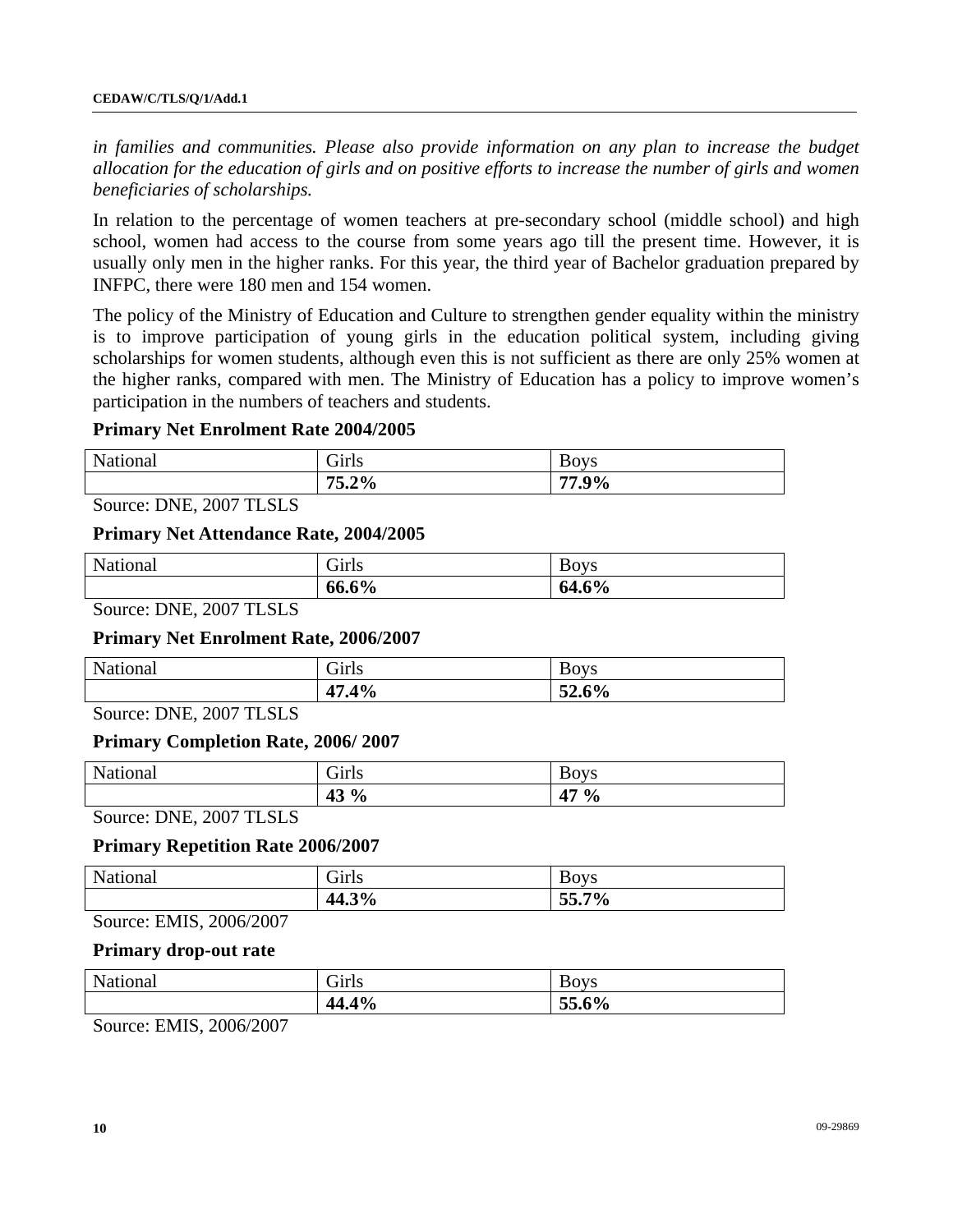## **Pre-Secondary Net Enrolment Rate, 2004/2005**

| National | Girls | <b>BOVS</b> |
|----------|-------|-------------|
|          | 32.1% | 30.2%       |
|          |       |             |

Source: DNE, 2007 TLSLS

### **Pre-Secondary Net Attendance Rate, 2006/ 2007**

| National | Girls | ∽<br><b>BOVS</b> |
|----------|-------|------------------|
|          | 32.1% | 30.2%            |

Source: DNE, 2007 TLSLS

### **Pre-Secondary Completion Rate, 2006/2007**

| National | $\sim$ $\cdot$ $\sim$ $\sim$<br>$-1$ rl $\in$<br>ОШЬ | T.<br><b>BOVS</b> |
|----------|------------------------------------------------------|-------------------|
|          | 24.1%                                                | 31.6%             |

Source: DNE, 2007 TLSLS

### **Secondary Net Enrolment Rate for 2004/2005**

| National | $\sim$ 1<br>Giris | ∽<br><b>BOVS</b> |
|----------|-------------------|------------------|
|          | 20.5%             | 17.4%            |

Source: DNE, 2007 TLSLS

### **Secondary Net Attendance Rate for 2006/2007**

| National         | <b>Girls</b> | <b>BOVS</b> |
|------------------|--------------|-------------|
|                  | 30%          | 18%         |
| ________________ |              |             |

Source: DNE, 2007 TLSLS

## **Secondary Completion Rate, 2006/2007**

|          | 9%<br>11<br>11,7 | 18.3%       |
|----------|------------------|-------------|
| National | Girls            | <b>Boys</b> |

Source: DNE, 2007 TLSLS

### **Children aged 6 years up who never attended school 2006/2007**

| National | Girls  | <b>Boys</b> |
|----------|--------|-------------|
|          | 44.8 % | 34.4%       |

Source: DNE, 2007 TLSLS

### **Gender Ratio of children that never attended school, 2006/2007**

| Girls           | $n-1$<br>. . | 1 <sub>0</sub><br>$\sqrt{2}$<br>$1 +$ | 1 m<br>$\overline{\phantom{0}}$<br>$1.3 - 7$<br>$\overline{\phantom{a}}$ |
|-----------------|--------------|---------------------------------------|--------------------------------------------------------------------------|
| <b>National</b> | 0.90         | 0.80                                  |                                                                          |

Source: DNE, 2007 TLSLS

## **Youth Literacy rate (15-24 years old), 2004/2005**

| Youth Literacy rate | ∹emale | Male | <b>Total</b> |
|---------------------|--------|------|--------------|
|                     | 71%    | 74%  | 73%          |

Source: DNE, Census of Population and Housing, 2004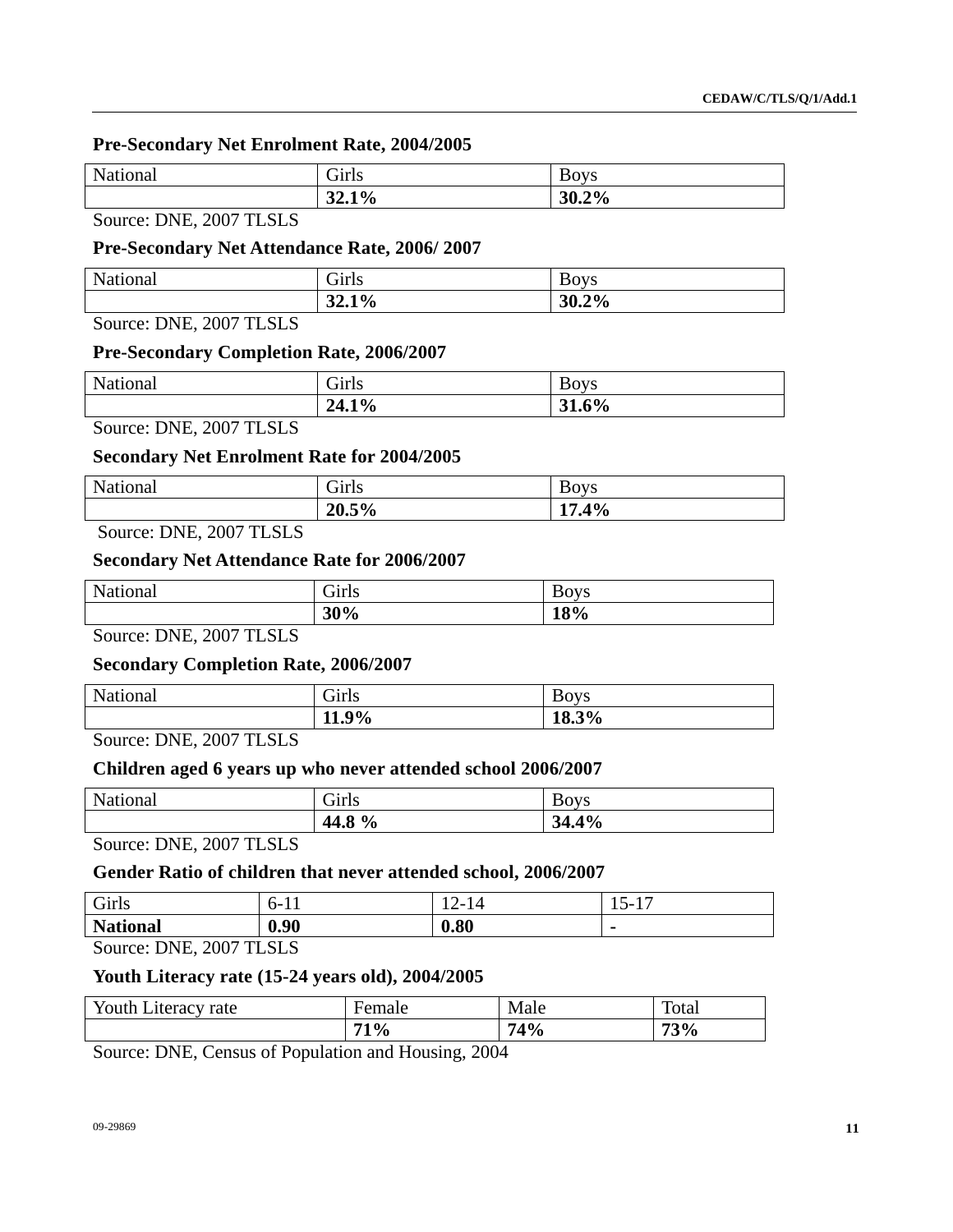### **Adult Literacy Rate ( + 25 years old), 2007/2008**

| Adult I<br>Literacy Rate | Female         | Male           | Total                        |
|--------------------------|----------------|----------------|------------------------------|
|                          | $\blacksquare$ | $\blacksquare$ | 7%<br>$\mathbf{A}^+$<br>T1.I |

Source: Non Formal Education Directorate, MoE, 2008

|                          | Female |       | Male |       | Total |
|--------------------------|--------|-------|------|-------|-------|
|                          | No.    | %     | No.  | %     |       |
| Agriculture              | 594    | 40    | 891  | 60    | 1485  |
| Politics<br>Social       | 542    | 28    | 1351 | 71.4  | 1893  |
| <b>Political Science</b> |        |       |      |       |       |
| Education                | 1313   | 46.6  | 1504 | 53.4  | 2817  |
| Economics                | 915    | 44.3  | 1149 | 55.7  | 2064  |
| <b>Technical</b>         | 156    | 15    | 877  | 85    | 1033  |
| Centre for Health        | 148    | 64.9  | 80   | 35.1  | 228   |
| Rights                   | 14     | 41.1  | 20   |       | 34    |
| Total                    | 3682   | 38.5% | 5872 | 61.5% | 9554  |

#### **National University of Timor-Leste, academic year 2008-2009**

Source: Servicos de Administracao academica, UNTL, 2008

The Director of Higher Education is willing to implement the future programmes in 2010 and include in the 2010 Annual Action Plan:

– An education campaign to encourage girls to attend school and change the family's perception. The campaign will be twofold, with a campaign at the school and family level, and an audio-visual campaign through TV, radio, newspaper on the commitment of the Ministry of Education and Culture to promote women and girl's education. The recently launched TV Education, an educational channel to reach the 13 districts, which can also be used to develop special programmes and deliver messages on the importance of girls' education.

– Gender Budgeting, with special provision for scholarships for women.

*18. The report states that early pregnancy puts an end to the education of girls since they are expected to marry, stay at home and look after their child. Please indicate what educational programmes are available for girls and women who have left school before school leaving age and graduation. What are the policies in place to provide enabling conditions for those girls and women so that they may be reintegrated into the formal education system?* 

The Directorate of Planning at the Ministry of Education will raise this specific issue with the Director General and will work on a special policy to be included in the 2010 Annual Action Plan.

The State Secretariat for the Promotion of Equality has, as part of their annual plan for 2009, plans to have talks with teachers in pre-secondary (years 7, 8 and 9) and secondary (years 10, 11 and 12) schools, at the regional level, to promote awareness of this issue, including the information in the Common Core Document.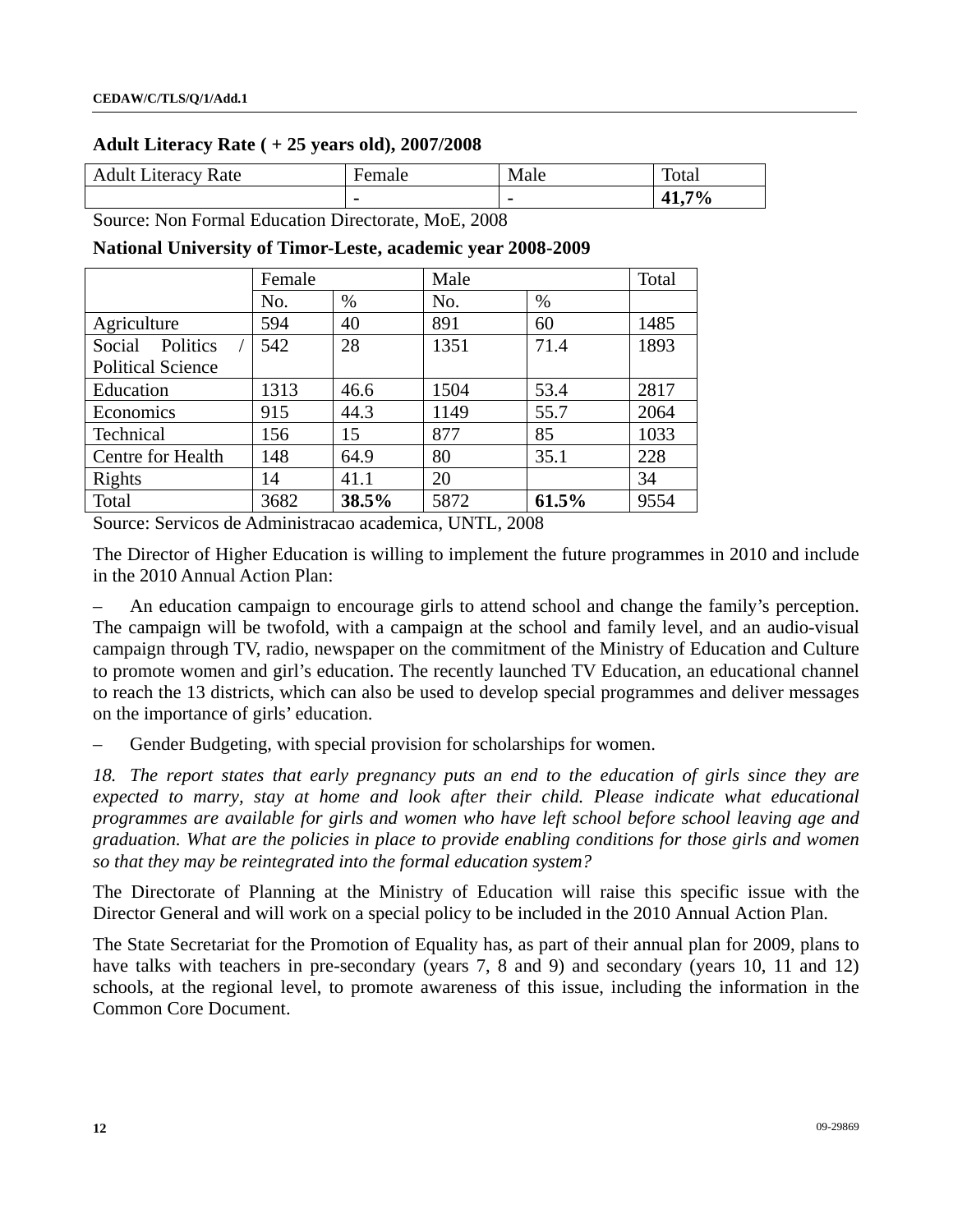# **Employment**

*19. The report indicates that, according to the Labour Code, pregnant women are entitled to maternity leave of twelve weeks paid at the rate of two-thirds of their salary. In practice, however, many women do not receive remuneration or lose their former position upon return from maternity leave. Please indicate whether the draft Labour Code foresees sanctions against employers who violate that provision both in the public and private sector. Please also indicate whether there are any State-funded child-care services available for working mothers.* 

Yes, in the draft Labour Code, women who do not receive these maternity benefits can take a case to the Council of Labour Relations (workplace relations). However, to date no women have attempted to make a case to this council on this matter. At this stage the State Secretariat for Promotion of Equality is not aware of any State funded child care services available for working mothers.

*20. The State party's report indicates that equal opportunity for women in the area of employment*  has been denied by a combination of factors, such as women's lack of formal education and cultural *beliefs preventing them from seeking employment outside their home. Please provide information about any Government initiative to address the situation.* 

The State Secretariat for Professional Training and Employment has an understanding of gender equality as it relates to all projects, and encourages participation of women in projects. This dates from the time of the Ministry of State Administration and Territory Reform, which existed before the Public Service had applied gender equality in their policy for employers, according to the Law no.8/2004. This law says that women employees who had delivered a child will be entitled to paid Maternity Leave, and the private sector Worker Organizations, working together with the State Secretariat for Professional Training and Employment, will try their best to introduce Worker Laws to all entities, and acknowledge all necessary problems of the worker that might occur.

Please also refer to the answer for question 7, specifically the paragraph on microcredit funding.

## **Health**

*21. According to the report, in May 2005, the Government and the Catholic Church issued a joint statement proposing to criminalise abortion in the forthcoming Penal Code. Please provide a copy of the proposed text and indicate its current status. Please indicate what the Government's policy is towards protecting women from the consequences including death, of unsafe abortion. Please also indicate measures taken to ensure women's accses to reproductive health services, including access to affordable contraceptives for both young women and men.* 

Please see attached articles 141 of the new Penal Code text on the criminalization of abortion. The new Penal Code gives exceptions to allow abortions for reasons of health of the mother.

The Ministry of Health has developed a policy named 'the National Policy of Reproductive Health' to provide strategic guidance to all health practitioners for systematic intervention to solve the existing public health problem that is due to the implication of the reproduction cycle, including the issue of abortion.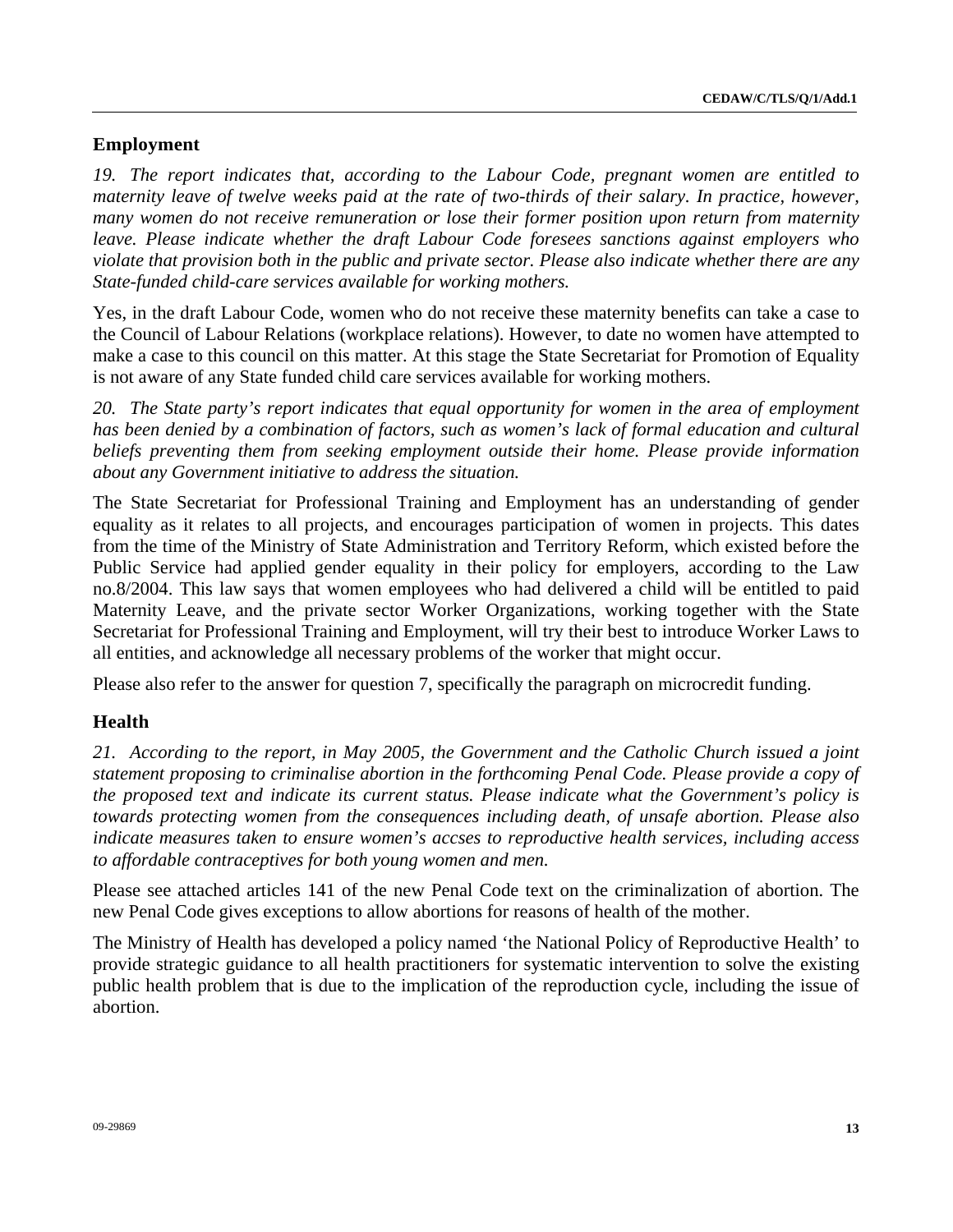In relation to unsafe abortion, there is a standard operating procedure (SOP) applied in all hospitals, for the necessary interventions. If a woman shows indicators of having had an unsafe abortion, first the hospital must try to save the life of the mother, and then they must try to prevent the abortion.

The Ministry of Health has established a regular health maternity and family program of pre-natal and ante-natal care. This facilitates all health centres to have health reproduction supplies, intensive dissemination of information and education to community and at-risk groups, schools and church, and other sector and non governmental organizations to share out information and actions to respond to the health reproduction problem.

*22. Please inform the Committee on the Government's plan to pilot maternity waiting homes in five districts with a view to reducing maternal mortality. Has the plan been implemented? If so, please provide information on the results achieved.* 

The Pilot Project for Maternity Waiting Homes (Casa das Mae) has been implemented in six (6) districts: Aileu, Ainaro, Lautem, Liquica, Manatuto and Manufahi. Among the Maternity Waiting Homes which have been established, however, 50 per cent are not functioning well due to the mid wife living far away from the Maternity Waiting Homes. This makes it hard for the Homes to function well in delivering babies, and also makes it difficult to conduct examinations of expectant and delivering mothers.

*23. According to the report, 90 per cent of women give birth at home without the help of any skilled birth attendant and any emergency obstetric care, which is the main cause of high maternal mortality in the country. Please indicate whether there is any plan envisaged to increase the number of skilled birth attendants, particularly in rural areas, through adequate training.* 

Nowadays more than 37 per cent of women who give birth could be assisted by trained health staff. The Government of Timor-Leste has an initiative to expand all Health Centres to provide places for giving birth, because existing Health Centres do not have this facility. The Health Science Institute has carried out new training for midwives, with almost 40 people, in preparation to locate in health facilities which do not currently have a midwife. In relation to **Basic Emergency Obstetric Care,** the Ministry of Health has conducted training for 80 mid wives, or about 40 per cent of the total number of midwives within Timor-Leste. To facilitate and strengthen the existing system, the Ministry of Health is planning to procure a multi-function vehicle to carry out urgent activities and community based activities.

### **Rural women**

*24. The report indicates that the Government is attempting to address the needs of rural women in its policies in the agricultural sectors. Please provide information on any concrete programme and project developed in that regard. Please also provide information on any Government initiative to provide marketing facilties for products produced by rural women micro-entrepreneurs and to facilitate their access to credit and land, including land ownership.* 

Please see the attachment: Data for Women's Group Supporting Material from the Ministry of Agriculture and Fisheries.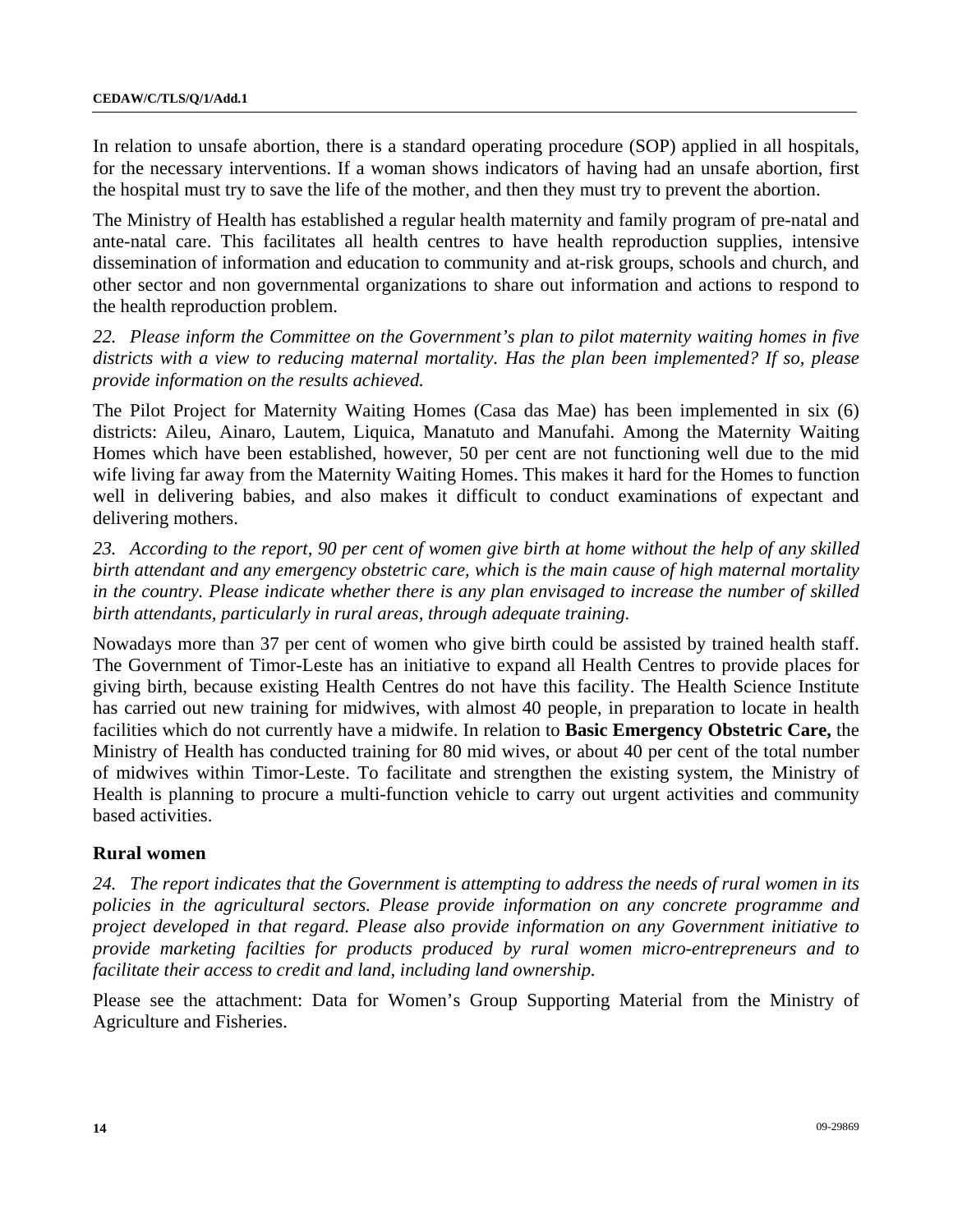# **Family relations**

*25. According to the report, a married woman who was not separated by bed and board, should not have any residence other than that of her husband. She is obliged to follow him wherever he deems fit to reside. Please indicate whether according to the Timorese Civil Code, which was being finalized at the time of submission of the State party's report, a married woman has the right to choose her residence.* 

According to the new Civil Code proposal: residence ownership will be based on any agreement between the married man and woman; but if there is no agreement between them or they change the original agreement then the court may decide upon request of any of the spouses, that is, the court will have the right to decide. Please also see attachment with draft text of the new Civil Code.

*26. Please provide information to the Committee on steps taken to ensure that the minimum legal*  age for marriage is the same for women and men and that the waiting period for remarriage *following a divorce is also the same.* 

The new Civil Code proposal states that men and women are allowed to marry at the same age, at 16 years old but they have to ask for their parents' authorization if they are 16,; after a divorce, women should wait 300 days (10 months) to marry again, and men should wait 180 days (6 months) to marry again. Alternatively, after divorce, a woman will be able to marry again after 180 days (6 months) if she does not physically show as pregnant, and any declaration has authorization from the court.

*27. The report indicates that the current lack of clarity on land and property issues creates obstacles to women's economic empowerment. Please provide information on women's de jure and de facto ownership and inheritance of land. Please indicate what measures were taken to eliminate all forms of discrimination against women with respect to ownership, transfer and inheritance of land, in particular women in rural areas. Please also provide information on the status of women with respect to the distribution of marital property upon divorce.* 

The Constitution of the Government of Timor-Leste and the proposal for the new Civil Code attempt to grant the same rights for men and women. The Government of Timor-Leste will prepare a law proposal about the rights of women in relation to marriage, such as that women may have the right to negotiate ownership of land, including contracts and also access to credit. Regarding the inheritance of property - after a divorce, assets have to be divided equally between men and women. When the husband dies first, the inheritance will be divided between his wife and the children, or the inheritance will go to the wife only if they have no children.

*28. Please also indicate whether, according to the Civil Code, women have the right to make contracts, including those relating to credit, real estate and other property, as well as other commercial transactions, in their own name without their husband's consent.* 

Please see answer to question 27. Additionally, while single women and men will have the right to negotiate contracts etc, married women and men will have to have the consent of their husband or wife in order to make a contract.

*29. The report indicates that a Civil Registration Code was being considered, which would assist in monitoring the compliance with minimum age for marriage provisions. Please provide information on the status and content of that Code.*